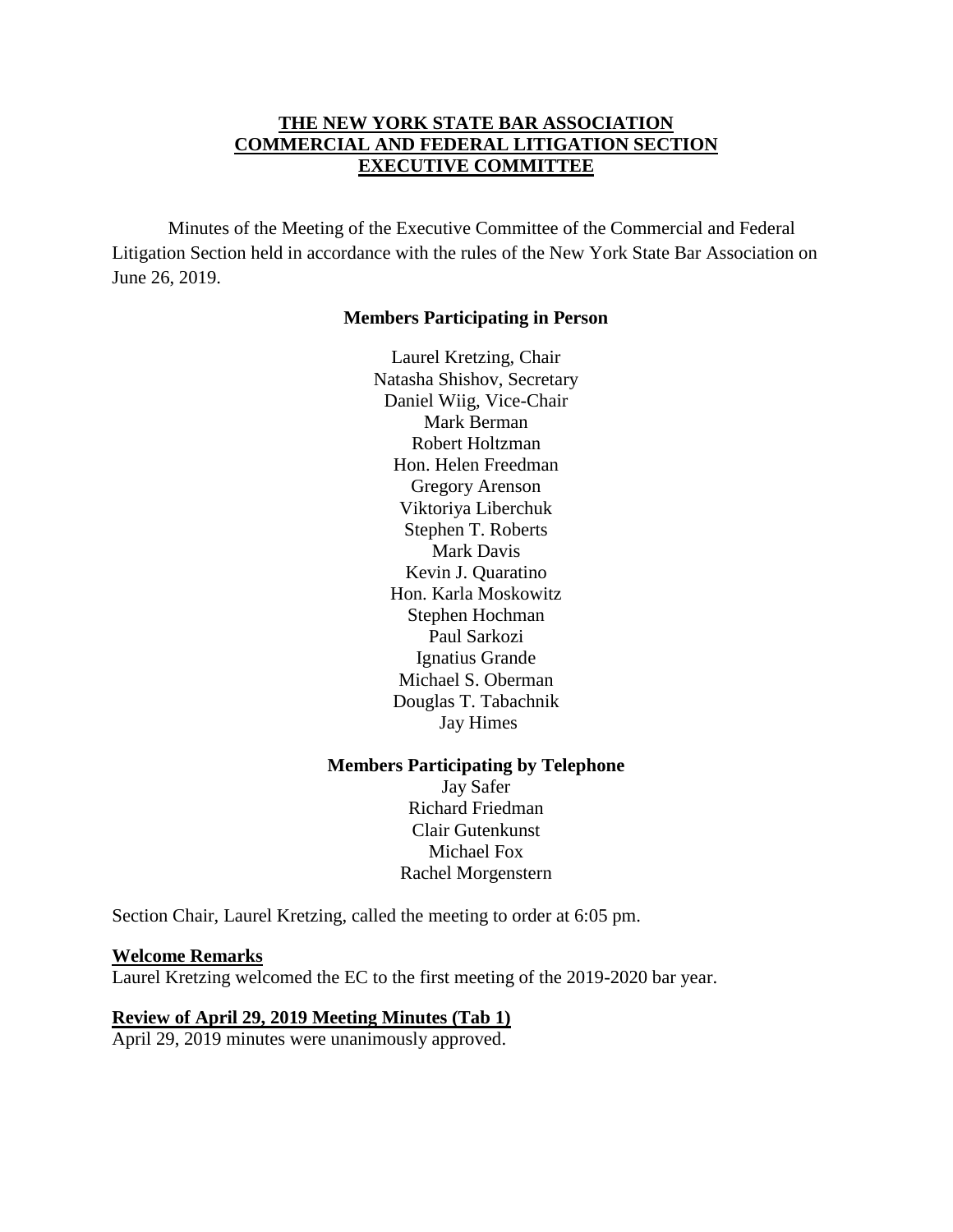# **Creation of Young Lawyers Committee**

Laurel Kretzing suggested the creation of a committee where young commercial litigators will have a say in structuring the events and programing. Creation of the ComFed Young Lawyers Committee and the appointment of Kevin Quarantino and Viktoriya Liberchuk, as co-chairs of the committee, was unanimously approved.

## **Appointment of new Committee Chairs**

The appointments of Scott Malouf, as co-chair of the Social Media Committee, and Stephen L. Brodsky, as co-chair of the Federal Judiciary committee, were unanimously approved*.* 

## **Spring Meeting Review**

Laurel Kretzing presented a report on the 2019 Spring Meeting. Four panels/programs were put on at the meeting, which discussed the topics of arbitration, the women's initiative, ethics, through example lead by "My Cousin Vinny", and a social media update.

# **Report from the NYSBA House of Delegates**

Robert Holtzman reported on the June NYSBA House of Delegates, whereat Hank Greenberg was installed as President of the NYSBA for the 2019-2020 bar year. During his address, Mr. Greenberg discussed the building of a Virtual Bar Center Bar and plans to upgrade NYSBA's technology, which will include developments in five areas: (1) the NYSBA website; (2) Content; (3) Products such as CLE programing and publications; (4) the Communities portal; and (5) a concentration on global membership, which would expand the membership and participation of non-NY resident, but NY admitted, attorneys to participate in the bar.

Laurel received an e-mail from the Section Caucus, requesting that ComFed complete a questionnaire concerning the redesign of the NYSBA website. Any member interested in providing input should e-mail Laurel.

Also announced at the HOD was the formation of the committee on the association's structure, which will examine how to best restructure the association to benefit current members and attract new members, and the report by the committee on immigration, which proposed to adopt, as NYSBA policy, the statutory right to counsel in immigration proceedings.

The Mental Health task force also presented to the Section Caucus. They are looking for input. Anyone who is interested should reach out to Robert Holtzman.

This year, there will be a NYSBA Gala dinner (1/30/20) during the Annual Meeting, instead of a president's dinner, which will be held at the Museum of Natural History.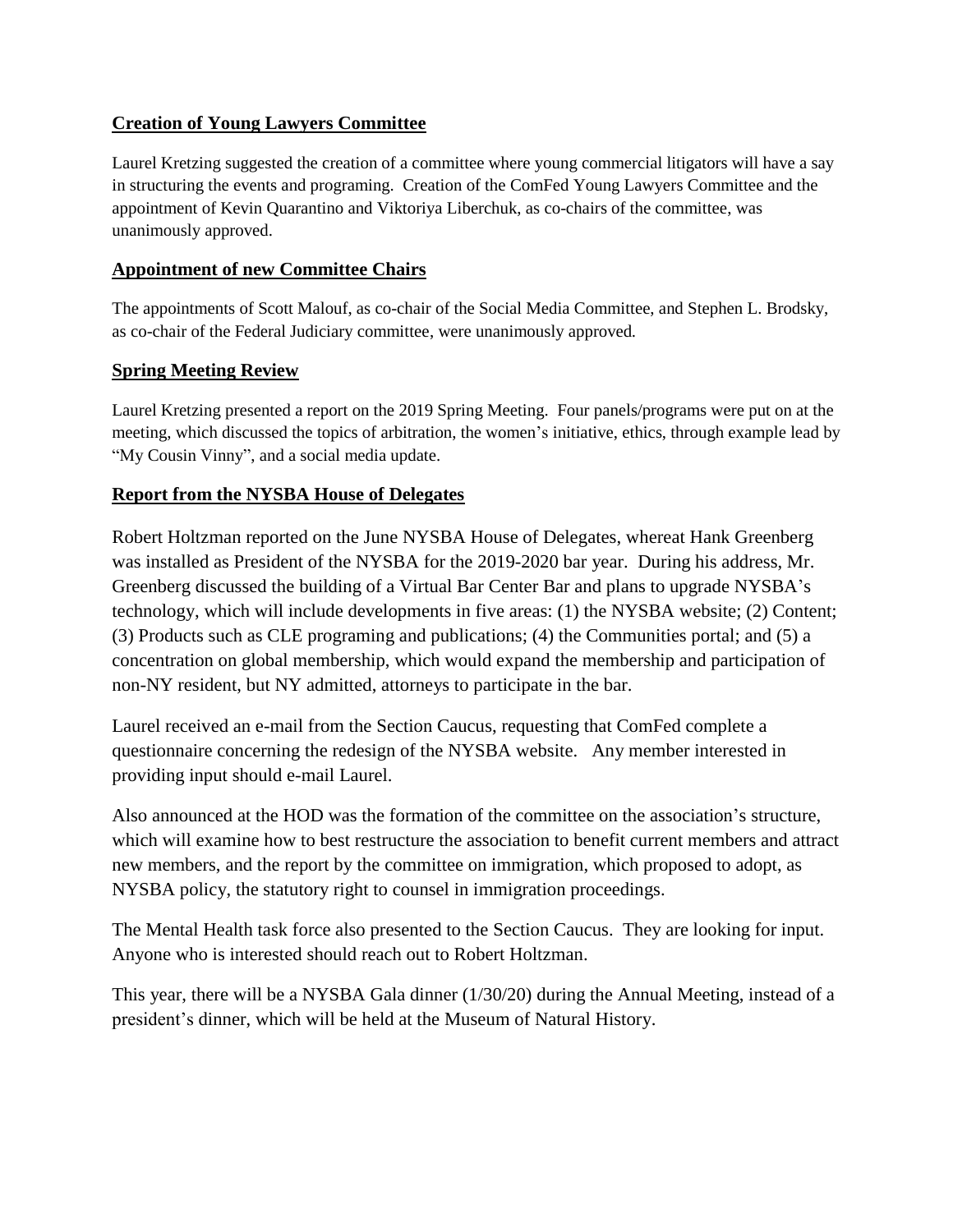## **Report on Smooth Moves Program**

Laurel Kretzing reported on this program, whereat Preet Bharara and Joon Kim were the recipients of the George Bundy Smith Pioneer award. The CLE presentation, "The Color of Neutrality: Increasing Diversity in Alternative Dispute Resolution", was a success.

Mark Berman noted that the event is great, but it fails as a membership tool. ComFed must do better in converting those that are in attendance to become members. Suggestions included a post-event outreach and using the check-in list to contact people after events and offer reduced membership.

## **NYSBA Reception with Federal Law Clerks Update**

Mark Berman provided an update of this event, which will be held on July  $10<sup>th</sup>$ . The event is an informal cocktail party for the clerks that are ending their federal clerkships. This is the second year we are participating in this NYSBA event. Ambassadors from NYSBA are there to speak to the clerks. An e-mail will be sent out to the EC seeking ambassadors.

### **Bench Bar Forum Programs Update and Review**

Mark Berman provided an update on the various bench/bar forums across the State, which included programs in NY County (170 attendees), breakfast in Westchester (65 attendees) and Albany County (27 attendees).

Mark Berman also discussed the successful Technological Courtroom program in Justice Scarpulla's courtroom. A reprise of that program is being scheduled to take place in Queens County in the Fall and in Nassau County when Justice Driscoll has the technology installed in his courtroom.

#### **Young Lawyers Mixer Update**

Rachel Morgenstern provided an update on the upcoming young lawyer's mixer, which is being co-sponsored by ComFed and the Women in the Law Committee.

#### **Other Business**

The Shira A. Scheindlin Excellence in the Courtroom event is scheduled for November 13, 2019 in the ceremonial courtroom of the SDNY. Application for the Kay Scholarship will be uploaded to the ComFed website.

The ComFed EC meetings going forward will be held at Foley & Lardner LLP.

Laurel Kretzing requested that committee chairs email her and Natasha Shishov with the most recent contact information and plans for the upcoming bar year.